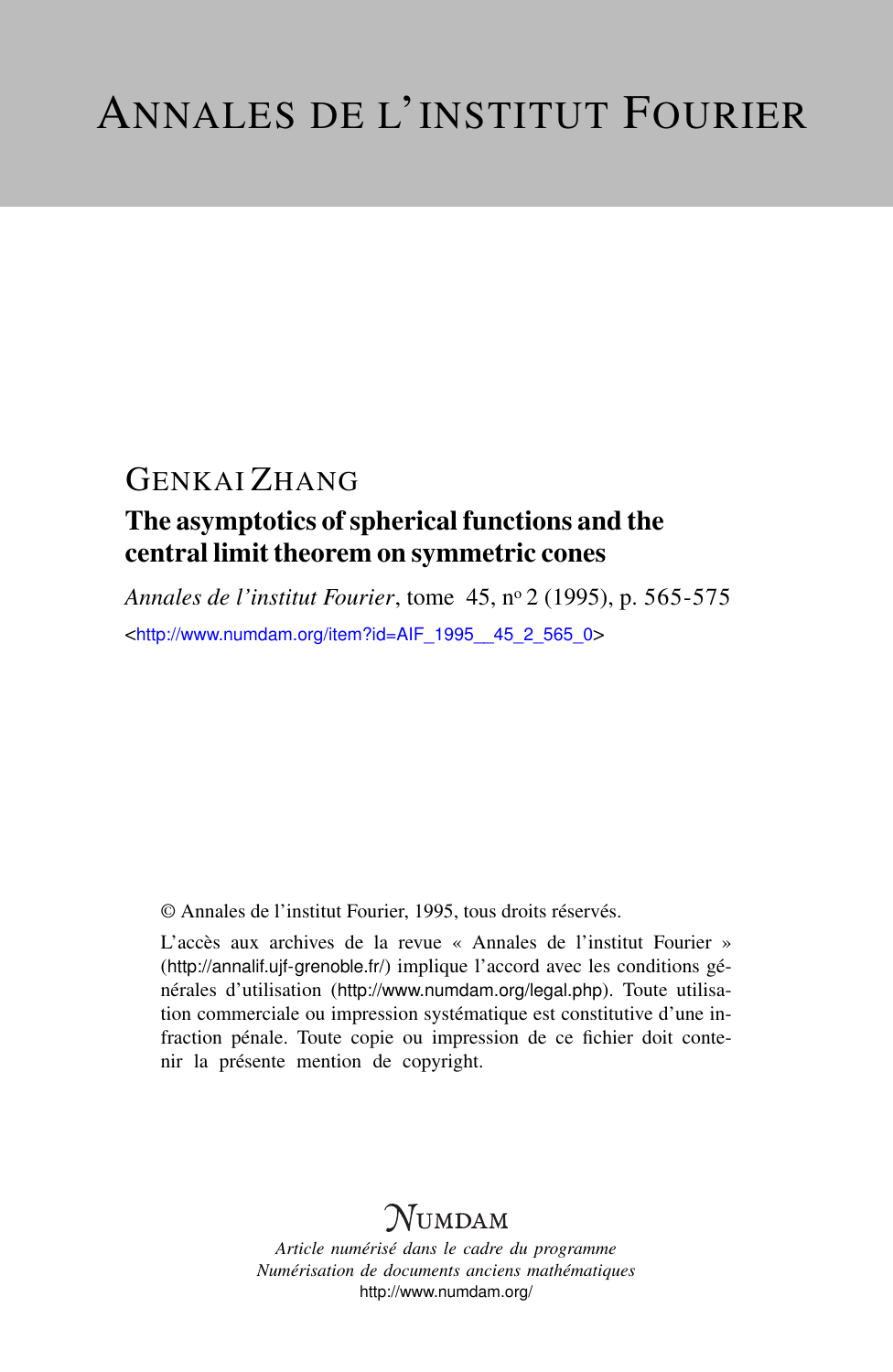## **THE ASYMPTOTICS OF SPHERICAL FUNCTIONS AND THE CENTRAL LIMIT THEOREM ON SYMMETRIC CONES**

#### **by Genkai ZHANG**

### **0. Introduction.**

In multivariate statistical analysis the spaces of positive definite matrices (real or complex) are of considerable interests. One studies the spherical polynomials, central limit theorem on them. See [M]. A natural generalization of those spaces is the cone of positive elements in a formally real Jordan algebra. This class of cones includes cones of positive definite real, complex and quaternion matrices and the forward light cone. In this paper we will prove a kind of central limit theorem on any such symmetric cones.

In his paper [T2] Terras obtained a central limit theorem for rotationinvariant random variables on the space of  $n \times n$  real positive definite (symmetric) matrices in the case  $n = 3$ . This has been recently generalized to any *n* by Richards [R]. In this paper we will generalize this central limit theorem to the symmetric cone of positive elements in a Jordan algebra.

The main tools used in [R] are the Binet-Cauchy theorem and certain coefficients in some recurrence formulas of zonal (spherical) polynomials in [Ku]. Recently we have found some recurrence formulas on any simple and formally real Jordan algebra [Z]. To prove our central limit theorem we will

*Key words'.* Spherical functions — Central limit theorem — Jordan algebra — Symmetric spaces - Heat equation - Spherical polynomial. *Math. classification:* 43A65 - 62E15.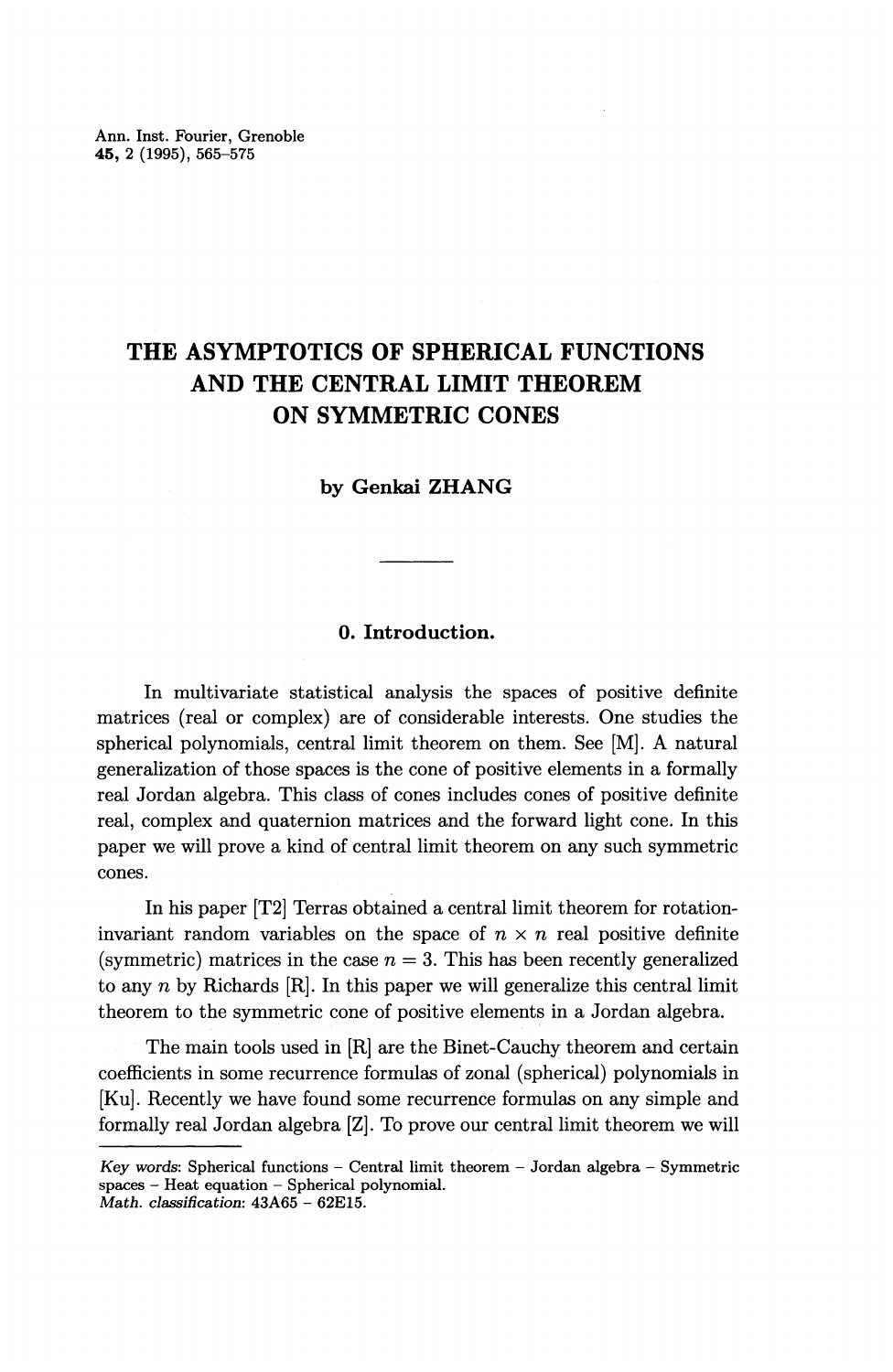use those recurrence formulas and a recent result of Faraut and Koranyi [FK] on expansion of reproducing kernels.

*Acknowledgment. —* The author would like to thank Jonathan Arazy for comments on the paper and Bent Ørsted for constant encouragement.. He also thanks Donald. St. P. Richards for drawing his attention to the work of P. Graczyk ([Gl] and [G2]). He acknowledges the financial support from Odense University, Denmark, where this work was done.

### **1. Preliminaries.**

In this section we recall some facts about the symmetric cone in a Jordan algebra. Most results in this section can be found, e.g. in [UU] and [KS] (on formally real Jordan algebras) and [Tl] (in the special case of real symmetric matrices).

Let *X* be a simple and formally real Jordan algebra [BK] with product  $x \circ y$  and unit element e. Basic examples are the space  $X = H_r(\mathbb{K})$  of all self-adjoint  $r \times r$ -matrices over  $\mathbb{K} = \mathbb{R}, \mathbb{C}$  or  $\mathbb{H}$  (quaternions) with the anti-commutator product  $x \circ y = (xy + yx)/2$ , and the "spin factor"  $X = \mathbb{R}^{1+n}$  of all vectors  $x = (x_0, x_1, \ldots, x_n) = (x_0, x')$ , with product  $x \circ y = (x_0y_0 + x'y', x_0y' + y_0x')$ . The open set

$$
\mathcal{P} = \{x^2, x \in X \text{ invertible}\}\
$$

is a convex cone. For the matrix algebras,  $P$  is the cone of positive definite matrices, whereas for the spin factor  $P$  is the forward light cone. The linear automorphism group

$$
GL(\mathcal{P}) = \{ g \in GL(X) : g(\mathcal{P}) = \mathcal{P} \}
$$

is transitive on *P.* Let *G* be the identity component of *GL(P). G* has Lie algebra

$$
g = \{ M \in g(\hat{X}) : \exp(tM) \in GL(\mathcal{P}), \text{ for all } t \in \mathbb{R} \}
$$

with the commutator bracket  $[M, N] = MN - NM$ . The Lie algebra g has a Cartan decomposition  $g = k + p$ , where k is the Lie algebra of the "orthogonal" group

$$
K = O(\mathcal{P}) = \{g \in G : ge = e\}
$$

and  $p = \{M_x : x \in X\}$  consists of all multiplication operators

$$
M_xy=x\circ y
$$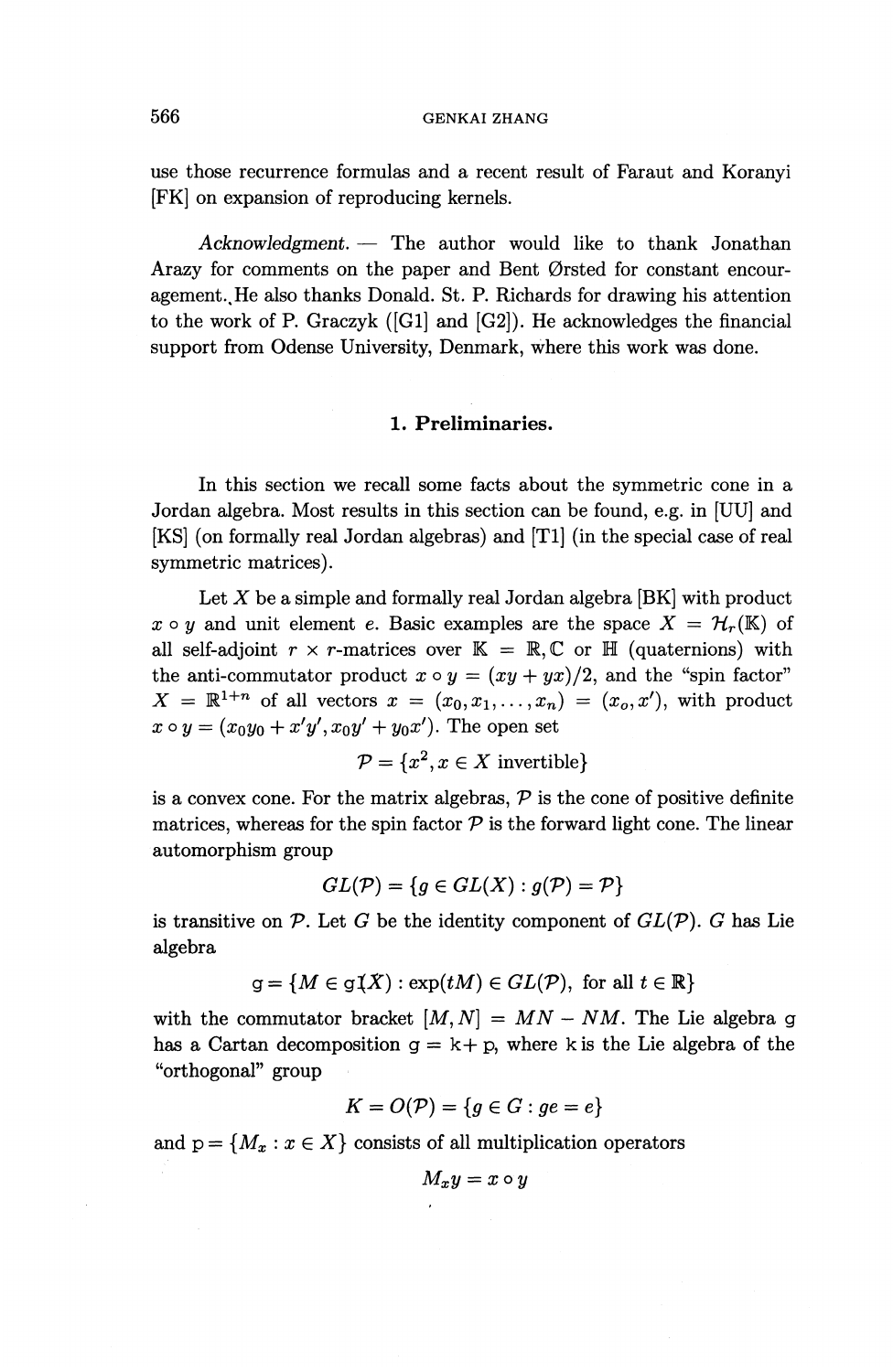on X. Moreover  $P = G/K$  is now a Riemannian symmetric space.

Let  $e_1, \ldots, e_r$  be a maximal orthogonal system of idempotents in X. Then we have

$$
e=e_1+\ldots+e_r.
$$

Let

Let  
(1.1) 
$$
X = \sum_{1 \leq i \leq j \leq r} X_{ij}
$$

be the Peirce decomposition induced by  $\{e_1, \ldots, e_r\}$ . Here

$$
1 \le i \le j \le r
$$
  
decomposition induced by {*e*<sub>1</sub>,..., *e*<sub>r</sub>}. Here  

$$
X_{i,j} = X_{ji} = \left\{ x \in X : e_k \circ x = \frac{\delta_{jk} + \delta_{ik}}{2} x \right\}
$$

are the joint eigenspaces of the multiplication operators  $\{M_{e_i}\}_{i=1}^r$  on X The integer *r* is independent of the choice of the maximal orthogonal system of idempotents and is called the rank of *X.*

Let

$$
a = \mathbb{R}M_{e_1} + \ldots + \mathbb{R}M_{e_r}
$$

be the subspace of p generated by  $M_{e_1}, \ldots, M_{e_r}$ . Then a is maximal abelian in p. So  $r$  is the rank of the Riemannian symmetric space  $P$ . We have thus a root space decomposition of (g, a) [H1]. We let  $\{\gamma_j\}_{j=1}^r$  be the dual basis in a<sup>\*</sup> of  $\{M_{e_j}\}_{j=1}^r$ , i.e.

 $\gamma_i(M_{e_k})=\delta_{jk}.$ 

Then the corresponding root system consists of  $\frac{\gamma_j - \gamma_k}{\gamma_k}$ ,  $j \neq k$  with common multiplicity a. The Weyl group is the symmetric group  $S_r$ . For example in the case of matrix algebra  $\mathcal{H}_r(\mathbb{K})$  the rank is r and the multiplicity is  $a = 1, 2$  or 4 according to  $K = \mathbb{R}, \mathbb{C}$ , or  $\mathbb{H}$  respectively.

We fix an ordering of a\* by letting

 $\gamma_1 < \gamma_2 < \cdots < \gamma_r$ .

Therefore, the positive roots are  $\frac{\gamma_j - \gamma_k}{2}$ ,  $j > k$ . Let  $\rho = \sum_{j=1}^r \rho_j \gamma_j$  be, as usual, the half sum of positive root

$$
\underline{\rho} = \frac{a}{2} \sum_{j \geq k} \frac{\gamma_j - \gamma_k}{2} = \frac{a}{2} \sum_{j=1}^r \left( j - \frac{r+1}{2} \right) \gamma_j.
$$

We will now describe the spherical functions and the heat equation on the symmetric space *P.* We need the notion of Jordan algebra determinants.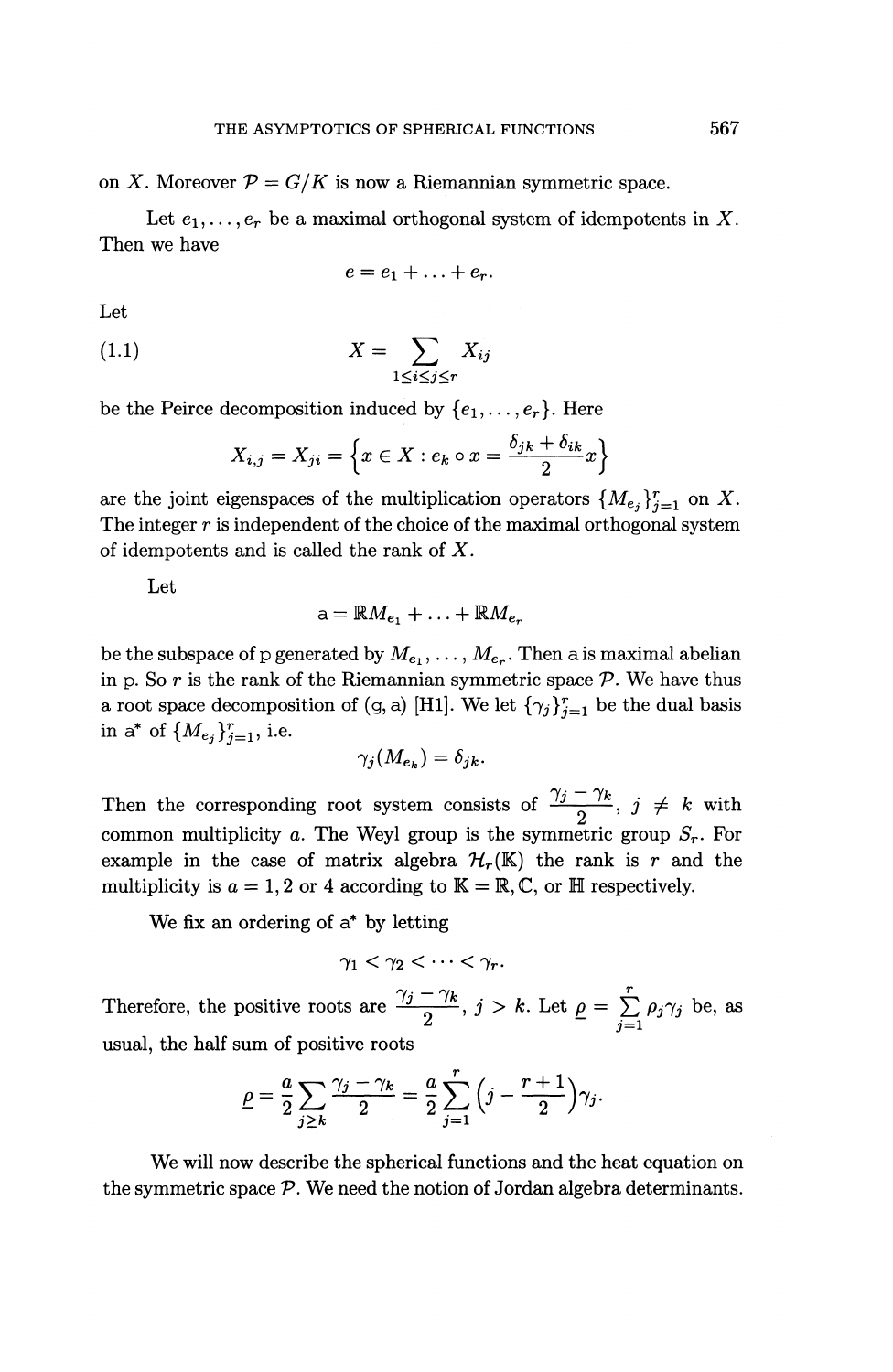Let  $P(x) := 2(M_x)^2 - M_{x^2}$ . The determinant of it is up to a constant a unique (integer) power of an irreducible polynomial  $\Delta(x)$  of degree r on X, normalized so that  $\Delta(e) = 1$ .  $\Delta(x)$  is called the determinant of the Jordan algebra  $X$ . It can also be defined as the unique irreducible polynomial given by the "Cramer's rule":

$$
x^{-1} = \frac{\text{cofactor of } x}{\Delta(x)}, \ (x \in X \text{ invertible})
$$

normalized so that  $\Delta(e) = 1$ .

Let  $X_{ij}$  be given in the Peirce decomposition (1.1) we put<br> $X_j = \sum_{k} X_{k\ell}$ 

$$
X_j = \sum_{k,\ell \leq j} X_{k\ell}
$$

and let  $P_j$  be the orthogonal projection of X on  $X_j$ ; we define

$$
\Delta_j(x)=\Delta_{X_j}(P_jx)
$$

where  $\Delta_{X_i}$  is the corresponding determinant in  $X_j$ .

For any  $\underline{\mathbf{t}} = (t_1, \dots, t_r) \in \mathbb{C}^r$  we define

(1.2) 
$$
\Delta_{\underline{s}}(x) = \prod_{j=1}^r \Delta_j^{s_j}(x).
$$

Let  $\lambda = \sum_{i=1}^r \lambda_i \gamma_i \in a_{\mathbb{C}}^*$ , the complexification of  $a^*$ , we let  $\underline{s} =$  $\sum_{j=1}$  $(s_1, s_2,\ldots, s_r)$  be defined by

(1.3)  $s_j = \lambda_j + \rho_j - \lambda_{j+1} - \rho_{j+1},$ 

where we put  $s_r = \lambda_r + \rho_r$ . The spherical function  $h_\lambda$  is then

$$
h_{\lambda}(x) = \int_{K} \Delta_{\underline{s}}(kx) dk = \int_{K} \prod_{j=1}^{r} \Delta_{j}^{s_{j}}(kx) dk.
$$

Then  $h_{\lambda}(x)$  are K-invariant eigenfunctions of all the G-invariant differential operators on  $P$ . The Helgason-Fourier transform of a  $K$ -invariant function  $f$  on  $P$  is defined by

$$
\widehat{f}(\lambda) = \int_{\mathcal{P}} f(x) h_{\lambda}(x) d^*x,
$$

where  $d^*$  is the *G*-invariant measure on  $\mathcal{P}$ .

For later use we also introduce the spherical polynomials, which is the analytic continuation of  $h_{\lambda}$  (in  $\lambda$ ). Let  $\underline{\mathbf{m}} = (m_1, \ldots, m_r)$  be a *r*-tuple of integers with  $m_1 \ge m_2 \ge \ldots \ge m_r \ge 0$ . The functions

$$
\phi_{\mathbf{m}}(x) = \int_K \prod_{j=1}^r \Delta_j^{m_j - m_{j+1}}(kx) dk,
$$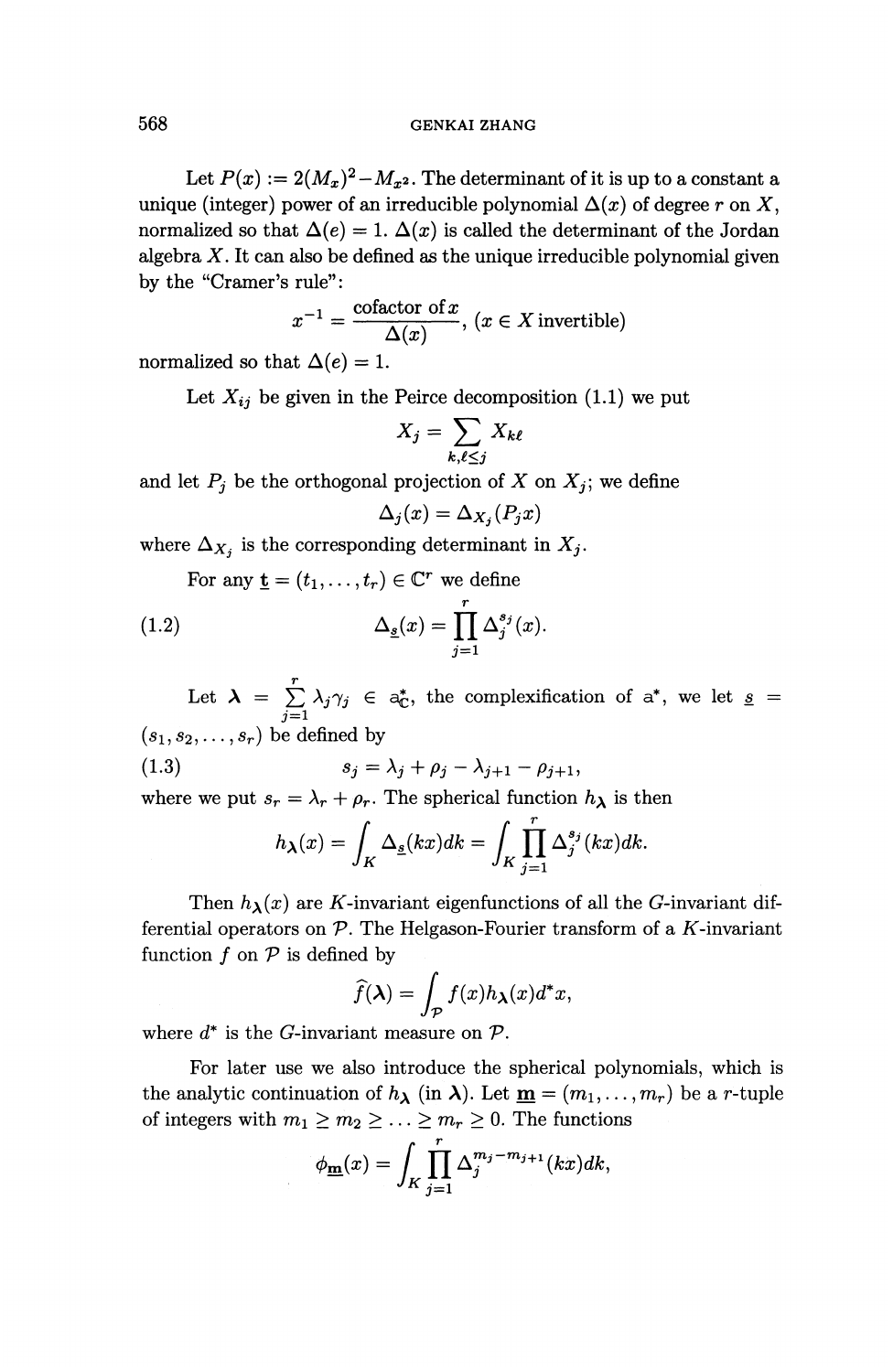where  $m_{r+1} = 0$ , are the spherical polynomials on P. In particular if we put

$$
\underline{\mathbf{1}}^{\mathbf{j}} = \sum_{k=1}^j \gamma_k,
$$

the functions

$$
\phi_{\mathbf{1} \mathbf{1}}(x) = \int_K \Delta_{\mathbf{1} \mathbf{1}}(kx) dk = \int_K \Delta_j(kx) dk
$$

are called the fundamental spherical polynomials on *P.*

Finally we recall the heat equation on *P.* Let *L* be the Laplace-Beltrami operator on  $P$ . We normalize the K-invariant norm on p so that norm  $M_{e_1}$  has norm 1. Then  $M_{e_1}, \ldots, M_{e_r}$  are orthonormal basis of a. This also gives a normalization of the Riemannian metric on the cone  $P = G/K$ .

Then  $\phi_{\lambda}$  are eigenfunctions of L:

$$
L\phi_{\lambda} = \left(\sum_{j=1}^{r} \lambda_j^2 - \frac{a(r^3 - r)}{48}\right)\phi_{\lambda}.
$$

The heat equation is defined

$$
\begin{cases} \partial_t u(x,t) = Lu(x,t), (x,t) \in \mathcal{P} \times \mathbb{R}^+ \\ u(x,0) = f(x). \end{cases}
$$

#### **2. The main theorem and the proof.**

Before stating our main theorem we introduce some notation. Let  $\frac{r}{1-r}$  $H = \sum_{i=1}^{r} h_j M_{e_j} \in \mathbb{R}$ . We let  $J(\exp H)$  be the function defined on A by  $\sum_{j=1}$ 

$$
J(\exp H) = \frac{1}{2^{\binom{n}{2}}} \prod_{i \geq j} (e^{h_i} - e^{h_i})^a \prod_{i=1}^r e^{-a \frac{(n-1)}{2} h_k}.
$$

Our main theorem is the following central limit theorem.

THEOREM 1. — Let  $Y_m$ ,  $m \geq 1$  be a sequence of independent, *identical distributed, K-invariant random variables in P, with common density function f(Y). Assume that f(Y) satisfies*

$$
\int_{\mathcal{A}} h_i f(\exp H) J(\exp H) dh_1 \cdots dh_r = 0
$$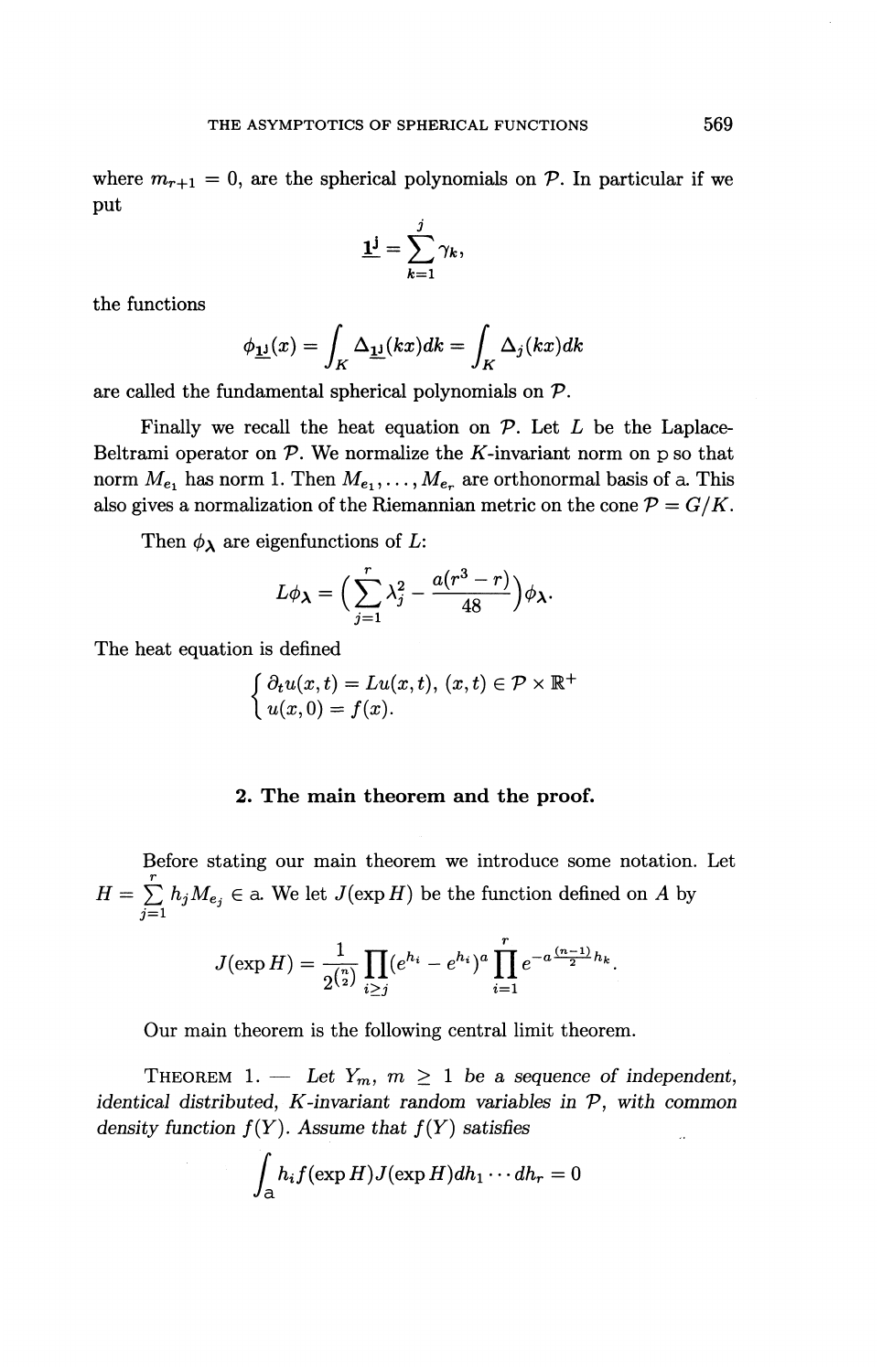$$
\int_{\mathcal{A}} h_i h_j f(\exp H) J(\exp H) dh_1 \cdots dh_r = 0, \quad i \neq j
$$

and the convolution  $S_m = Y_1 \circ Y_2 \circ \cdots \circ Y_m$  is normalized as in (3.39) of *[T1] and that*  $S_m$  has density function  $f^{\sharp}_m$ . Then for any measurable subset  $S \subset \mathcal{P}$ 

$$
\int_{S} f_m^{\sharp}(Y) d^*(Y) \approx \exp \frac{a^3 (r^3 - r)}{96(2 + ar)} \times \int_{S} G_{\frac{(2+a)}{2(2+a\tau)}} * F_{\frac{a}{2+ar}}(Y) d^*(Y)
$$
as  $m \to \infty$ .

In the above,  $G_t$  is the fundamental solution of the heat equation on *P with Helgason-Fourier transform*

-Fourier transform  
\n
$$
\widehat{G}_t(\lambda) = \exp\left(t\Big(\sum_{i=1}^r \lambda_i^2 - \frac{a(r^3 - r)}{48}\Big)\right).
$$
\n
$$
L = \sum_{i=1}^r \lambda_i^2 - \frac{a(r^3 - r)}{48}
$$

*Further F<sub>t</sub> has Helgason-Fourier transform* 

$$
\widehat{F}_t(\boldsymbol{\lambda}) = \exp\left(t\Big(\sum_{1 \leq k < j \leq r}^r \lambda_i \lambda_j\Big)\right).
$$

Following [Tl] and [R] we need to find the expansion of the spherical functions  $h_{\lambda}(\exp H)$  on a around  $H = 0$ . Recall that spherical functions  $h_{\lambda}(\exp H)$  are Weyl group invariant in  $\lambda$  and  $H \in \mathcal{A}$ . The expansion is  $r^2$  (recalling that  $H = \sum_{j=1}^r h_j M_{e_j}$ )

$$
h_{\lambda}(\exp H) = 1 + \left(\alpha_{11} \sum_{i=1}^{r} \lambda_i + \alpha_{12}\right) \left(\sum_{i=1}^{r} h_i\right)
$$
  
+ 
$$
\left(\alpha_{21} \sum_{i=1}^{r} \lambda_i^2 + \alpha_{22} \sum_{1 \leq i < j \leq r} \lambda_i \lambda_j + \alpha_{23} \sum_{i=1}^{r} \lambda_i + \alpha_{24}\right) \left(\sum_{i=1}^{r} h_i^2\right)
$$
  
+ 
$$
P(\lambda_1, \dots, \lambda_r) \left(\sum_{1 \leq i < j \leq r} h_i h_j\right) + \text{ higher terms};
$$

namely we need to find the six coefficients  $\alpha_{11}, \alpha_{12}, \alpha_{21}, \alpha_{22}, \alpha_{23}, \alpha_{24}$ .

We fix  $\lambda \in a_{\mathbb{C}}^*$  and <u>s</u> as in (1.3). Consider the formula (1.2) in the polar coordinates

(2.1) 
$$
\Delta_{\underline{s}}(ka \cdot e) = \prod_{j=1}^r \Delta_j^{s_j}(ka \cdot e)
$$

and put  $a = \exp H$ . Following  $[R]$  we take logarithm differentiation to obtain

(2.2) 
$$
\frac{1}{\Delta_{\underline{s}}(ka \cdot e)} \frac{\partial}{\partial h_1} \Delta_{\underline{s}}(ka \cdot e) = \sum_{j=1}^r s_j \frac{1}{\Delta_j(ka \cdot e)} \frac{\partial}{\partial h_1} \Delta_j(ka \cdot e).
$$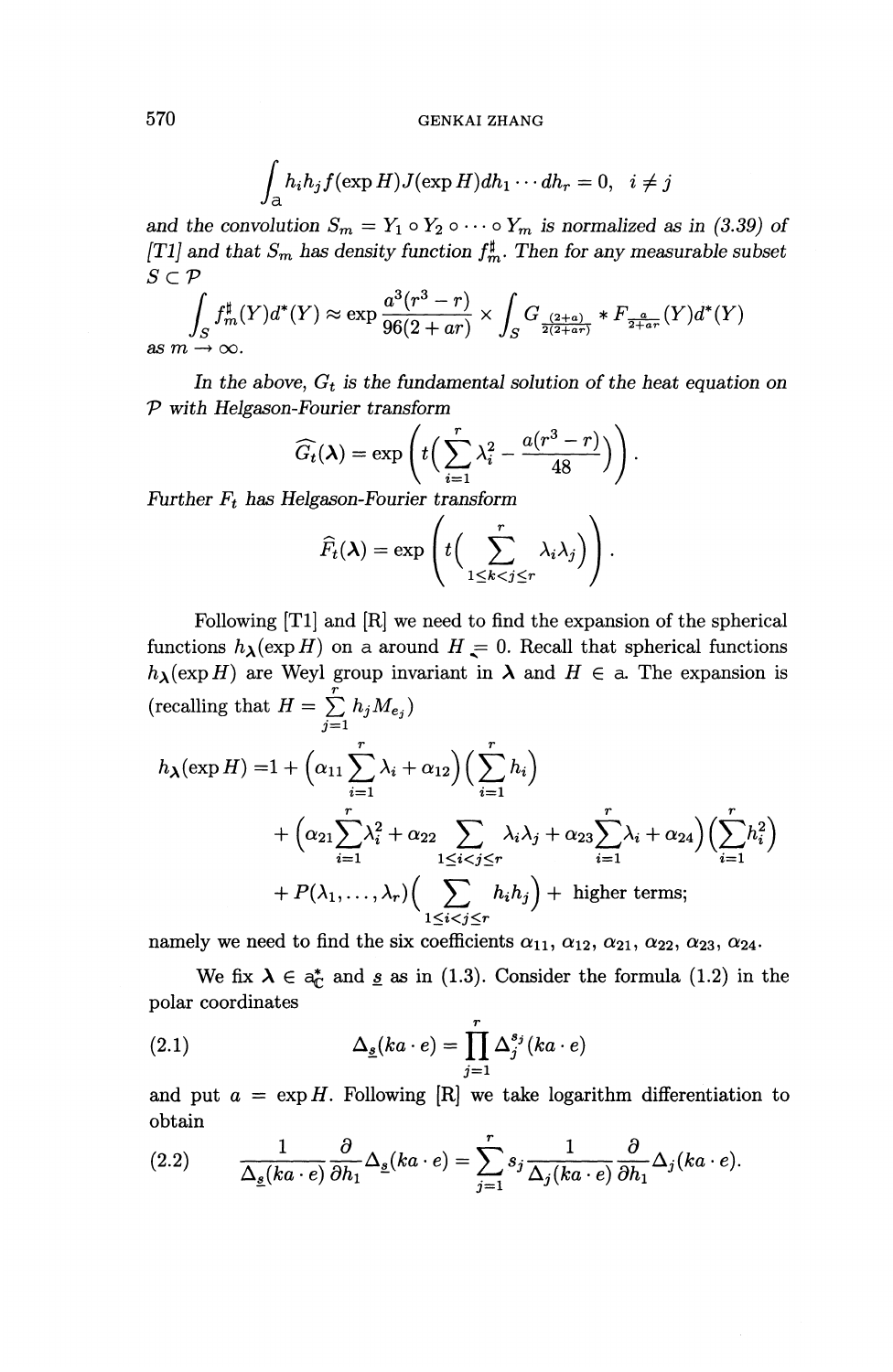Integrating over K and putting 
$$
H = 0
$$
 we get  
\n(2.3) 
$$
\frac{\partial}{\partial h_1} h_\lambda(a \cdot e) \Big|_{H=0} = \sum_{j=1}^r s_j \frac{\partial}{\partial h_1} \phi_{\underline{\mathbf{1}}^j}(a \cdot e) \Big|_{H=0}
$$

We adopt the notation [R] to denote

$$
f'_j(k) = \frac{\partial}{\partial h_1} \Delta_j(ka \cdot e) \Big|_{H=0}
$$
  

$$
f''_j(k) = \frac{\partial^2}{\partial h_1^2} \Delta_j(ka \cdot e) \Big|_{H=0}
$$

and

$$
\mathcal{E}(f) = \int_K f(k)dk
$$

for a function  $f$  on  $K$ .

We need a result of Faraut and Koranyi [FK].

LEMMA 1. — For 
$$
a = \exp H
$$
 we have  
\n(2.4) 
$$
\prod_{j=1}^{r} (1 - te^{h_j}) = \sum_{j=0}^{r} (-1)^j {r \choose j} \phi_{\mathbf{1} \mathbf{1}}(a \cdot e) t^j.
$$

Proof. — This is a special case of Theorem 3.8 in [FK]. See also Remark 2 after the theorem. We give here a simple independent proof. We know that the polynomial  $\Delta(e-z)$  is a polynomial of degree r on X and is *K* invariant. Thus we have an expansion

$$
\Delta(e-tz) = \sum_{j=0}^r c_j \phi_{\mathbf{1} \mathbf{j}}(z) t^j,
$$

for some constants  $c_j$ . Now take  $z = a \cdot e$  the above equation reads

$$
\prod_{j=1}^{r} (1 - te^{h_j}) = \sum_{j=0}^{r} c_j \phi_{\mathbf{1} \mathbf{1}}(z) t^j.
$$

Evaluating the equation at  $H = 0$  and noting that  $\phi_{\mathbf{1} \mathbf{j}}(e) = 1$  we find the coefficients  $c_j$ .

Lemma 1 has also been proved previously by J. Arazy and Z. Yan [A]. Now we differentiate the expansion in Lemma 1 and set *H =* 0,

$$
-t(1-t)^{r-1}=\sum_{j=0}^r(-1)^j\binom{r-1}{j-1}\frac{r}{j}\frac{\partial}{\partial h_1}\phi_{\underline{\mathbf{1}^j}}(a\cdot e)\bigg|_{H=0}t^j;
$$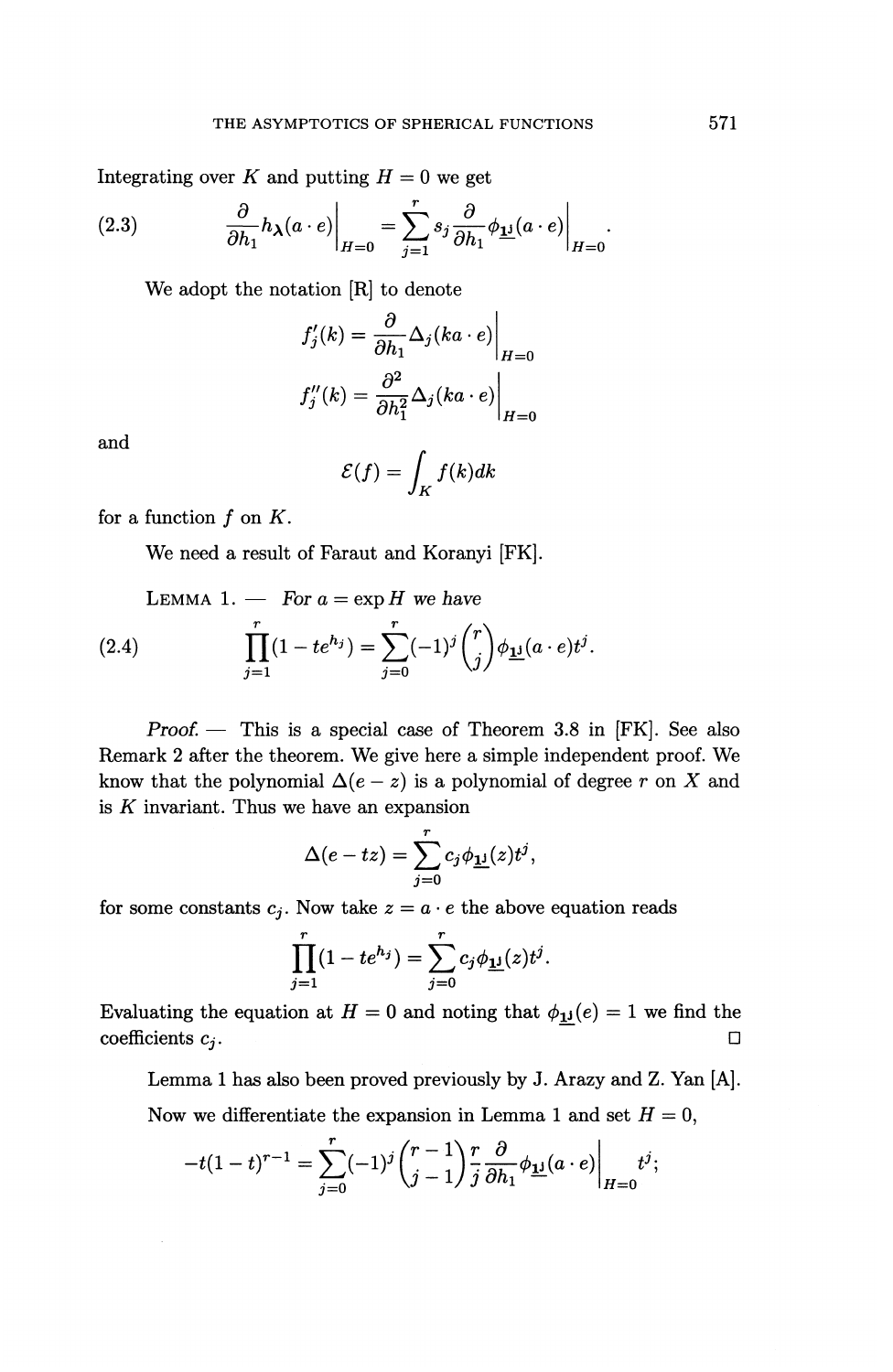however the LHS of the above is

$$
-t(1-t)^{r-1} = \sum_{j=0}^r (-1)^j \binom{r-1}{j-1} t^j,
$$

thus we find

$$
\mathcal{E}(f_1') = \frac{\partial}{\partial h_1} \phi_{\mathbf{1}'}(a \cdot e) \bigg|_{H=0} = j/r.
$$

Using this we see

$$
\alpha_{11}=\frac{1}{r},\quad \alpha_{12}=0.
$$

Note that if we differentiate (2.4) twice we get

$$
\mathcal{E}(f_1'') = \frac{\partial^2}{\partial h_1^2} \phi_{\mathbf{\underline{1}}}(a \cdot e) \bigg|_{H=0} = j/r.
$$

Now the coefficients of  $2\sum_{i=1}^{r} h_i^2$  is  $\sum_{i=1}$ 

(2.5) 
$$
Q(s_1,\ldots,s_r) = \frac{\partial^2}{\partial h_1^2} h_{\lambda}(a \cdot e) \bigg|_{H=0}.
$$

**We have**

$$
Q(s_1,\ldots,s_r) = \mathcal{E}(\left(\sum_{j=1}^r s_j f'_j\right)^2) + \sum_{j=1}^r (s_j \mathcal{E}(f''_j) - s_j^2 \mathcal{E}((f'_j)^2)).
$$

We need to find

$$
\mathcal{E}(f_1'f_2'), \ \mathcal{E}((f_1')^2).
$$

We start to calculate  $\mathcal{E}(f'_1f'_j)$ . It follows from §1 that

$$
\Delta_{\underline{\mathbf{1}}^{\underline{\mathbf{1}}}+\underline{\mathbf{1}}^{\underline{\mathbf{j}}}}=\Delta_1\Delta_j.
$$

Differentiating at  $H = 0$  and integrating we find

(2.6) 
$$
\frac{\partial^2}{\partial h_1^2} \phi_{\mathbf{1}^1 + \mathbf{1}^1}(ka \cdot e) \Big|_{H=0} = \mathcal{E}(f_1'') + \mathcal{E}(f_j'') + 2\mathcal{E}(f_1'')\mathcal{E}(f_j'').
$$

To find out the LHS we need the a result proved in [Z] (see also [St]).

LEMMA 2. — We have the recurrence formula of the product  $\phi_{11}\phi_{1j}$ 

of the spherical polynomials  
\n
$$
\phi_{\mathbf{1}^1}\phi_{\mathbf{1}^j} = \frac{j(1+\frac{a}{2}r)}{r(1+\frac{a}{2}j)}\phi_{\mathbf{1}^1+\mathbf{1}^j} + \frac{r-j}{r(1+\frac{a}{2}j)}\phi_{\mathbf{1}^{j+1}}
$$

*for the product*  $\phi_{11} \phi_{11}$ .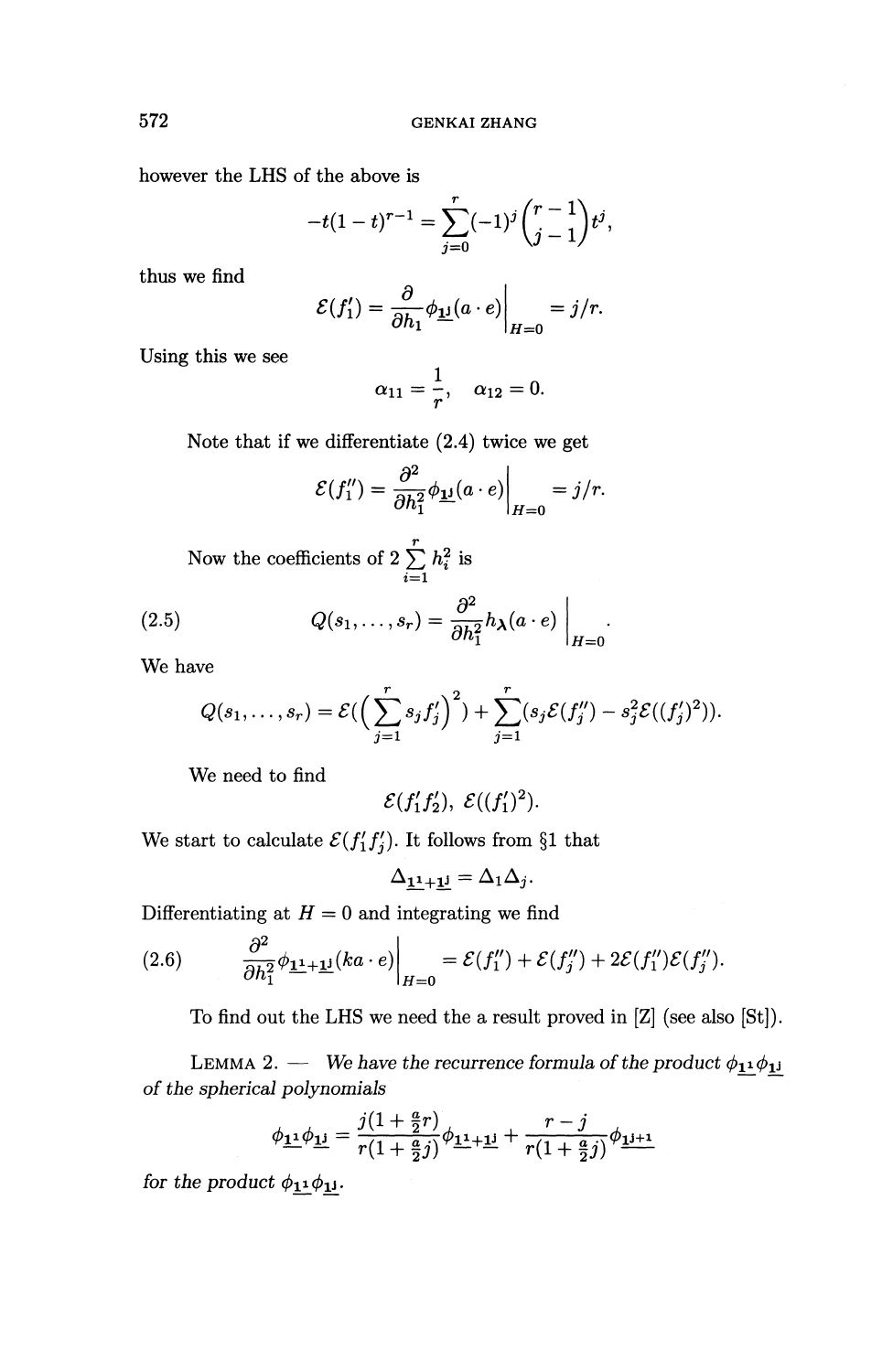The lemma can also be written as

na can also be written as  
\n
$$
\frac{j(1+\frac{a}{2}r)}{r(1+\frac{a}{2}j)}\phi_{\frac{11}{2}+\frac{11}{2}} = \phi_{\frac{11}{2}}\phi_{\frac{11}{2}} - \frac{r-j}{r(1+\frac{a}{2}j)}\phi_{\frac{11}{2}+\frac{1}{2}}.
$$

Thus

$$
\frac{\partial^2}{\partial^2 h_1}\phi_{\mathbf{\underline{1}}+\mathbf{\underline{1}}\mathbf{\underline{1}}}(ka \cdot e)\Big|_{H=0} = \frac{(1+\frac{a}{2}j)(2j + r(j+1)) - (r-j)(j+1)}{(rj(1+\frac{a}{2}r)}.
$$

Now we substitute this to (2.6) to get  
\n
$$
\mathcal{E}(f'_1 f'_j) = \frac{2 + aj}{2r + ar^2}.
$$

In particular

$$
\mathcal{E}\left((f_1')^2\right) = \frac{2+a}{2r+ar^2}.
$$

Thus the coefficient of  $\lambda_1 \lambda_2$  in (2.5) is

$$
2\alpha_{22} = 2(\mathcal{E}((f_1'f_2') - \mathcal{E}((f_1')^2))
$$
  
= 
$$
\frac{2a}{2r + ar^2}
$$

and the coefficient of  $\lambda_1^2$  is

$$
2\alpha_{21} = \mathcal{E}\left((f_1')^2\right)
$$
  
= 
$$
\frac{2+a}{2r+ar^2}.
$$

The coefficient of  $\lambda_1$  in (2.5) is

$$
2\alpha_{23} = \mathcal{E}(f'_1) - \mathcal{E}((f'_1)^2) - a \sum_{j=2}^{r-1} \mathcal{E}(f'_1 f'_j) + \frac{a}{2}(r-1)\mathcal{E}(f'_1) = 0.
$$

On the other hand, we have  $Q(s_1,...,s_r) = 0$  for  $s = 0$  or for  $\lambda_j = -\frac{a}{2}(j - \frac{r+1}{2})$ , that is

$$
0 = \alpha_{21} \sum_{j=1}^r \lambda_j^2 + \alpha_{22} \sum_{1 \le i < j \le r} \lambda_i \lambda_j + \alpha_{24}
$$

which gives us

$$
\alpha_{24} = -\frac{a(r^2-1)}{48(2+ar)}.
$$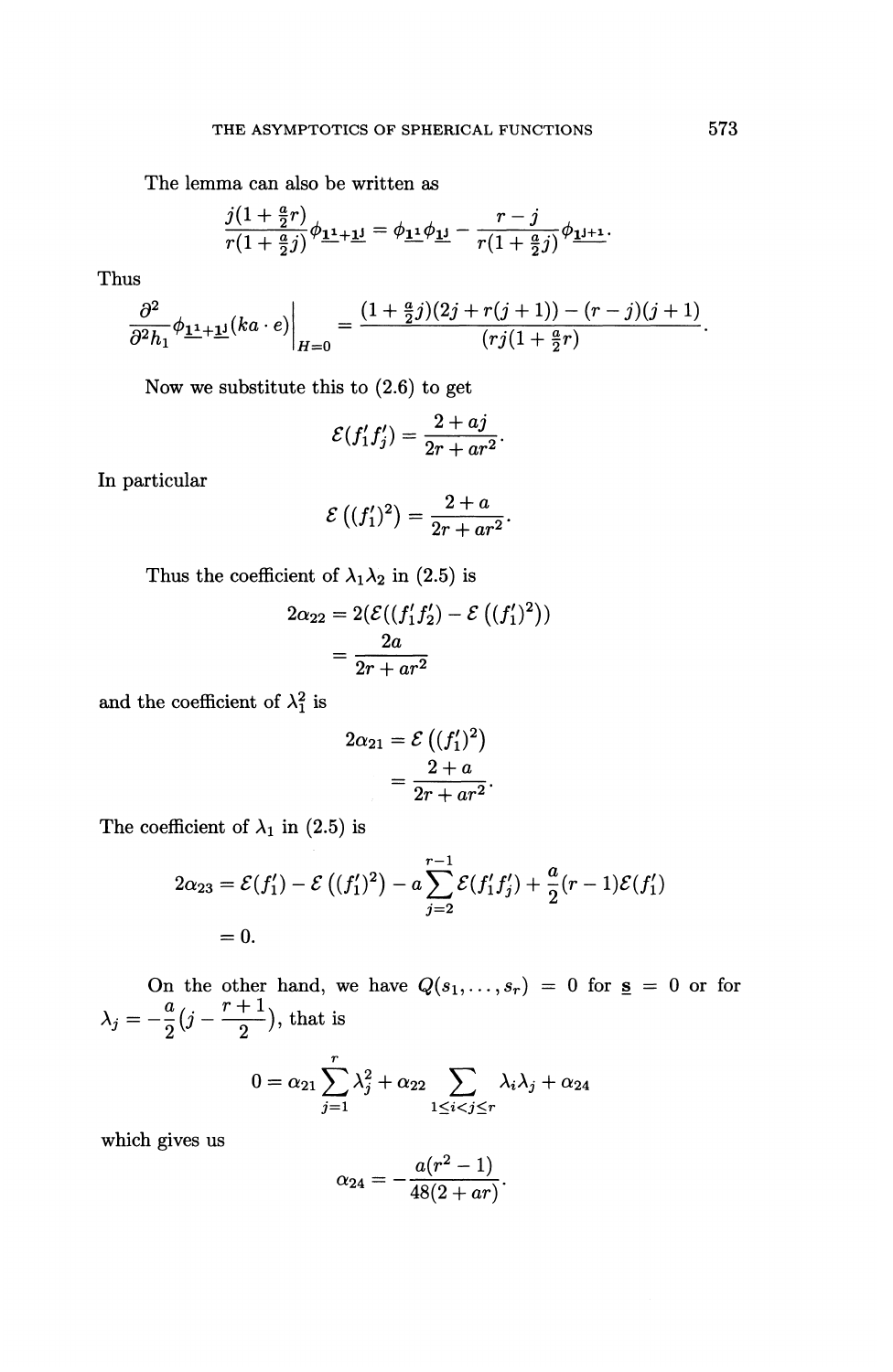Finally we get the required expansion

$$
h_{\lambda}(\exp H) = 1 + \left(\frac{1}{r}\sum_{i=1}^{r} \lambda_i\right) \left(\sum_{i=1}^{r} h_i\right)
$$
  
+ 
$$
\left(\frac{2+a}{2(2r+ar^2)}\sum_{i=1}^{r} \lambda_i^2 + \frac{a}{2r+ar^2} \sum_{1 \leq i < j \leq r} \lambda_i \lambda_j - \frac{a(r^2-1)}{48(2+ar)}\right) \left(\sum_{i=1}^{r} h_i^2\right)
$$
  
+ 
$$
P(\lambda_1, \ldots, \lambda_r) \left(\sum_{\leq i < j \leq r} h_i h_j\right) + \text{ higher terms.}
$$

The rest of the proof is similar to that in [T1].

#### BIBLIOGRAPHY

- [A] J. ARAZY, Personal communication.
- [BK] H. BRAUN and M. KOECHER, Jordan-Algebren, Springer, Berlin, Heidelberg, New York, 1966.
- [FK] J. FARAUT and A. KORANYI, Function spaces and reproducing kernels on bounded symmetric domains, J. Func. Anal., 89 (1990), 64-89.
- [Gl] P. GRACZYK, A central limit theorem on the space of positive definite symmetric matrices, Ann. Inst. Fourier, 42-1,2 (1992), 857-874.
- [G2] P. GRACZYK, Dispersions and a central limit theorem, preprint.
- [HI] S. HELGASON, Differential Geometry, Lie Groups and Symmetric Spaces, Academic Press, London, 1978.
- [H2] S. HELGASON, Groups and geometric analysis, Academic Press, London, 1984.
- [KS] B. KOSTANT and S. SAHI, The Capelli Identity, Tube Domains, and the Generalized Laplace Transform, Adv. Math., 87 (1991), 71-92.
- [Ku] H. B. KUSHNER, The linearization of the product of two zonal polynomials, SIAM J. Math. Anal., 19 (1988), 686-717.
- [L] 0. LOOS, Bounded Symmetric Domains and Jordan Pairs, University of California, Irvine, 1977.
- [M] R. J. MURIHEAD, Aspects of multivariate statistical theory, John Wiley & Sons, New-York, 1982.
- [R] D. St. P. RICHARDS, The central limit theorem on spaces of positive definite matrices, J. Multivariate Anal., 23 (1987), 13-36.
- [St] R. P. STANLEY, Some Combinatorial Properties of Jack Symmetric Functions, Adv. Math., 77 (1989), 76-115.
- [Tl] A. TERRAS, Harmonic analysis on symmetric spaces and applications, II, Springer-Verlag, New-York, 1985.